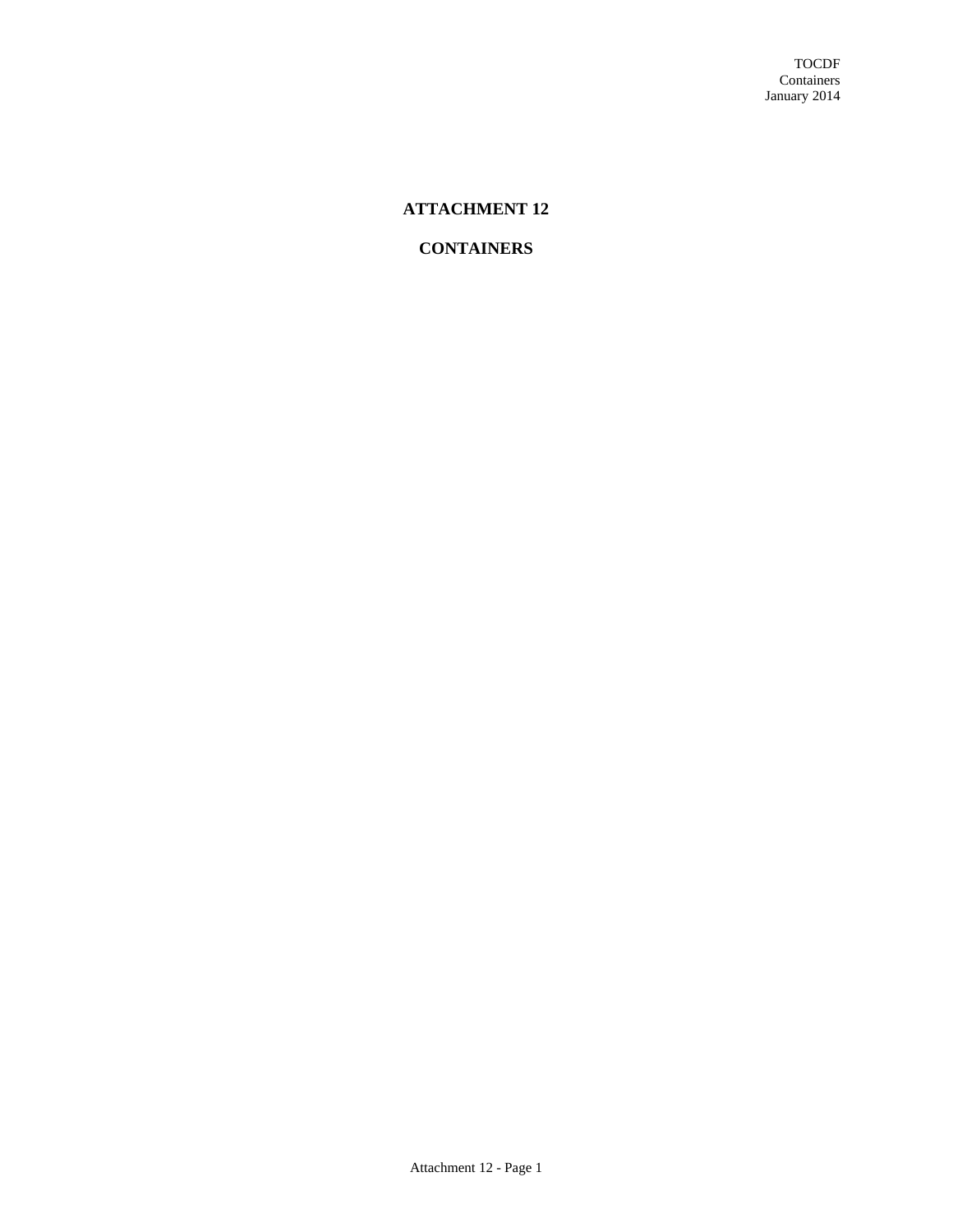## **Table of Contents**

### Table of Contents

List of Tables

List of Acronyms

- 12.2 Description of Containers
- 12.3 Reserved
- 12.4 Reserved
- 12.5 Description of the S-2 Warehouse
- 12.6 Reserved
- 12.7 Reserved
- 12.8 Container Management S-2 Warehouse
- 12.9 Reserved
- 12.10 Reserved
- 12.11 Reserved
- 12.12 Secondary Containment System Design and Operation (S-2 Warehouse)
- 12.13 Reserved
- 12.14 Reserved
- 12.15 Requirements for Ignitable, Reactive, or Incompatible Wastes in Containers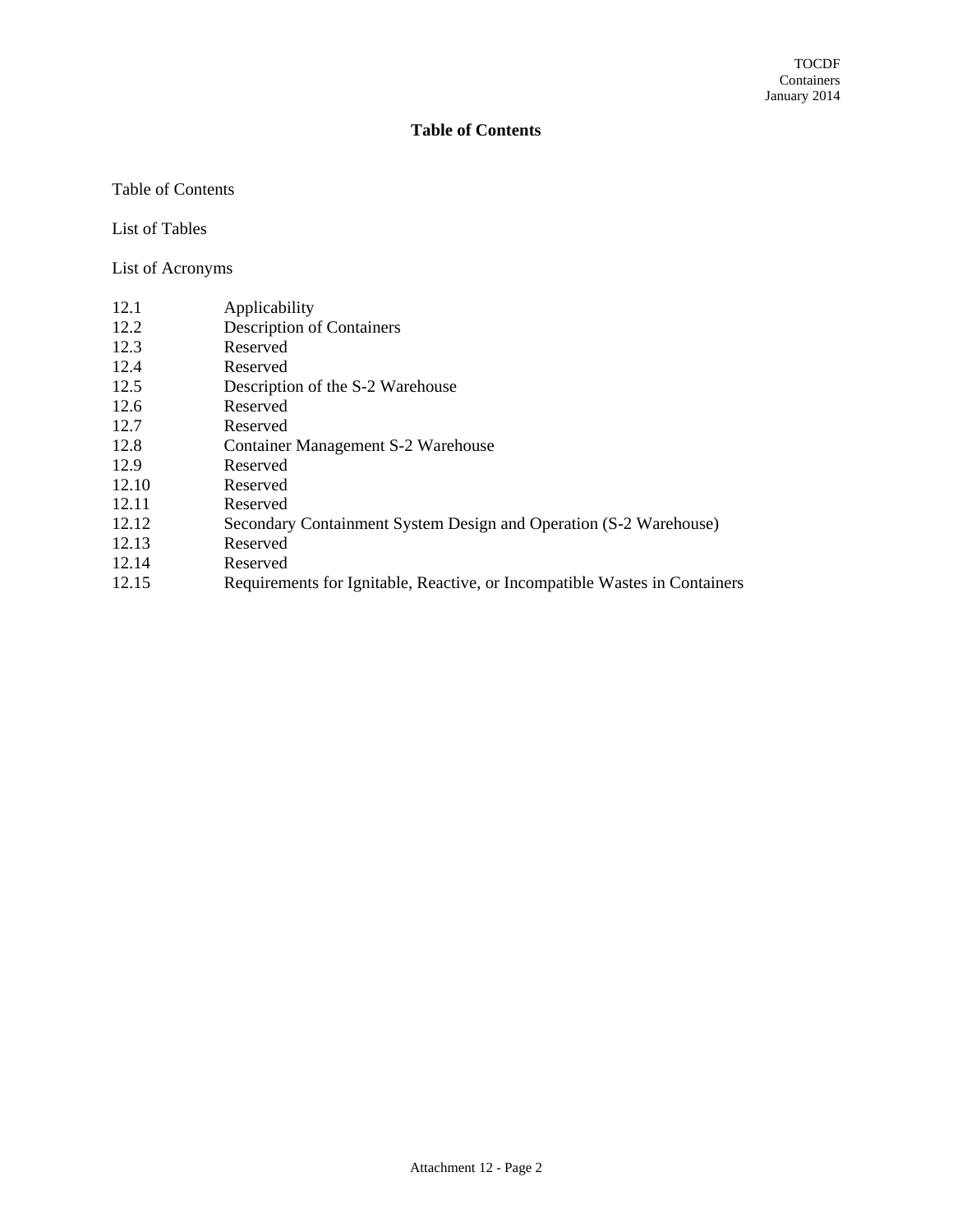# **List of Acronyms**

- CFR Code of Federal Regulations
- PPE Personal Protective Equipment
- RCRA Resource Conservation and Recovery Act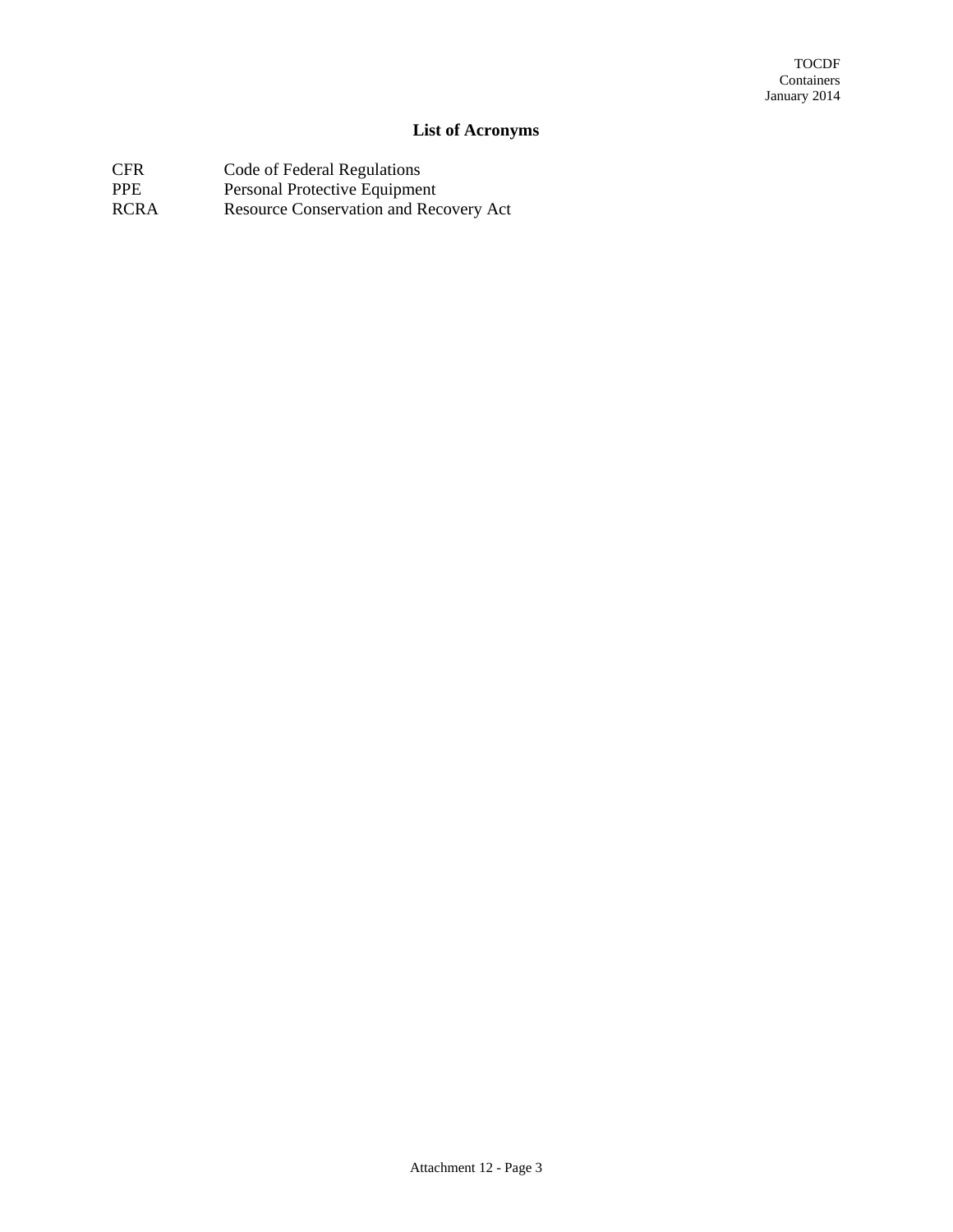## 12.1 **Applicability**

- 12.1.1 Site-generated waste may be stored in containers in the S-2 warehouse and will be managed per the requirements of R315-8-9.6.
- 12.2 Description of Containers
- 12.2.1 Reserved.
- 12.2.2 Reserved.
- 12.2.3 Reserved.
- 12.2.4 Reserved.
- 12.2.5 In the S-2 Warehouse, containers (e.g., 55-gallon drums, etc.) will be stored and will remain closed except when adding or removing waste (includes periodically monitoring the vapor space within the container). The waste stored in the S-2 warehouse will be sitegenerated waste, which includes, but is not limited to, the following:
- 12.2.5.1 miscellaneous parts/equipment
- 12.2.5.2 wipe rags
- 12.2.5.3 decontamination solution
- 12.2.5.4 miscellaneous debris (e.g., metal and metal shavings, floor sweepings, contaminated soil, concrete, plaster, decontamination residues, etc.)
- 12.2.5.5 miscellaneous fluids (e.g., paint, grease, oil, solvents, hydraulic fluids, coolants, etc.)
- 12.2.5.6 miscellaneous solids (e.g., paper products, spill containment materials, filter residues, plastics, rubber, Personal Protective Equipment (PPE), solder, glassware, rags, etc.)
- 12.2.5.7 laboratory monitoring samples
- 12.3 **Reserved**
- 12.4 **Reserved**

# 12.5 **Description of the S-2 Warehouse**

- 12.5.1 The S-2 Warehouse enclosure is a steel-frame building with insulated metal roofing and insulated siding panels. This storage area is sized to store 704 55-gallon drums (double stacked). Secondary containment for containers with free liquids will be provided by portable secondary containment pallets. Although not part of the secondary containment system, the floor of the S-2 Warehouse is constructed of reinforced concrete and is coated. The building is equipped with a recirculation fan and duct.
- 12.6 **Reserved**
- 12.7 **Reserved**

### 12.8 **Container Management S-2 Warehouse**

12.8.1 The S-2 Warehouse will be used to store site-generated waste. Trucks at the S-2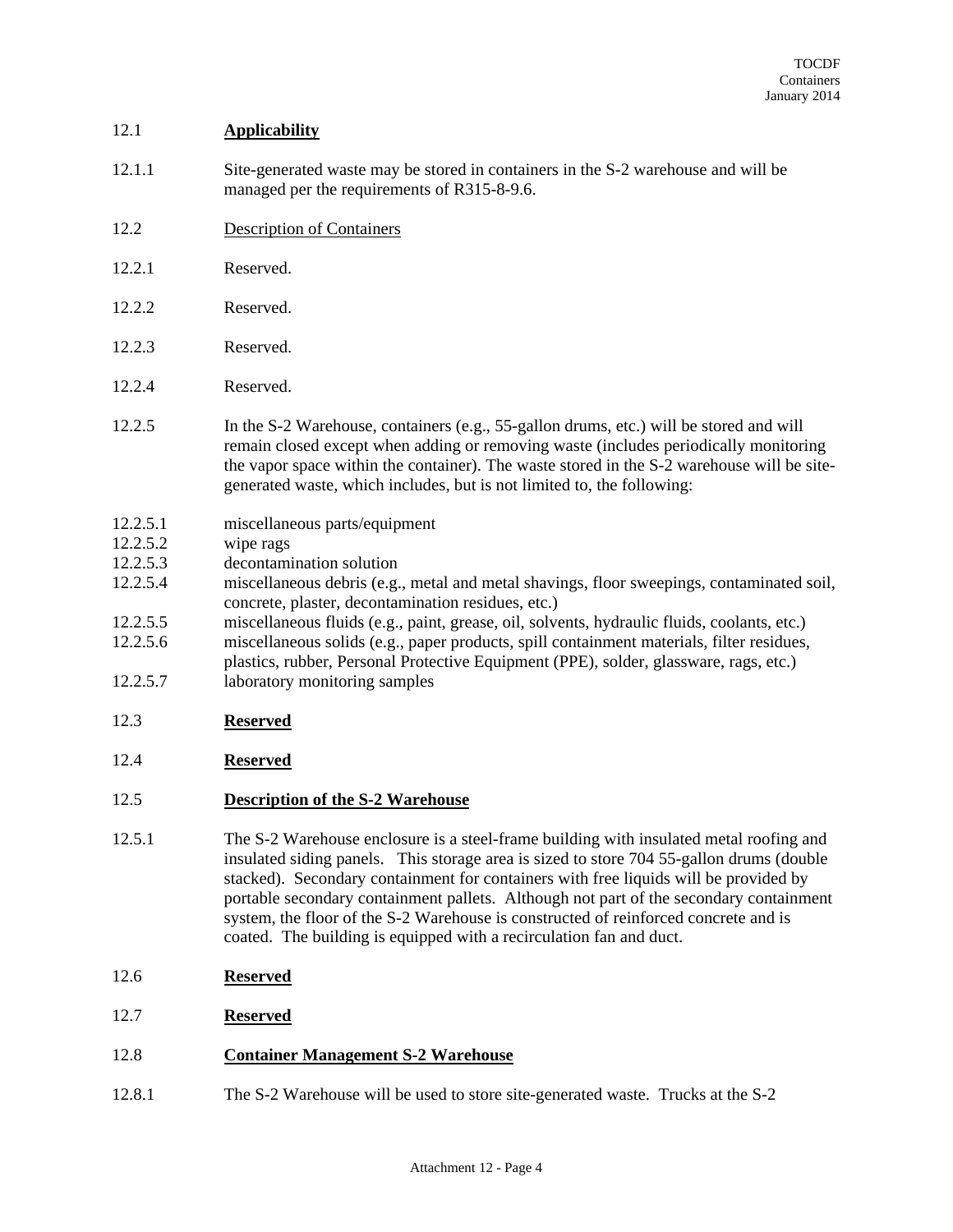Warehouse building will be unloaded at the east or west end of the building by forklift or hand dolly. While in the S-2 Warehouse, the containers will remain closed except when adding or removing waste (includes periodically monitoring the vapor space within the container). Container movement to and from the S-2 Warehouse may occur 24 hours per day, seven days per week.

- 12.8.2 If a leaking container is found in the S-2 Warehouse, the leaking container is placed into a larger container that is subsequently closed. This larger container then provides primary containment. The larger container, along with the enclosed leaking container, will be stored in the S-2 Warehouse and transferred off-site for treatment, disposal, or both. If this larger container is stored in the S-2 Warehouse, it will be placed on a secondary containment pallet with a secondary containment capacity greater than or equal to the volume of the enclosed leaking container.
- 12.9 **Reserved**
- 12.10 **Reserved**
- 12.11 **Reserved**

#### 12.12 **Secondary Containment System Design and Operation (S-2 Warehouse)**

- 12.12.1 Secondary containment for containers with free liquids will be provided by portable secondary containment pallets. A secondary containment pallet is a portable box with a grate on top that supports and elevates the containers while allowing drainage to the box below. One secondary containment pallet has a deck surface area sufficient to store four 55-gallon drums and has a minimum of 60 gallons of secondary containment capacity. Therefore, the facility could store four 55-gallon containers per pallet (single-stacked) or eight 55-gallon containers per pallet (double-stacked) and be in compliance with R315-8- 9.6 (b)(3). In fact, the facility could store up to 600 gallons of containerized waste per secondary containment pallet, provided that the volume of the largest container is equal to or less than 60 gallons, and be in compliance with R315-8-9.6 (b)(3). However, due to stability concerns, 55-gallon drums (or larger containers) will not be stacked more than two high.
- 12.12.2 The grate on top of the secondary containment pallet elevates the containers and therefore prevents contact between the containers and any accumulated liquids as required by R315-8-9.6 (b)(2). As required by R315-8-9.6 (b)(4), run-on into the secondary containment pallets is prevented by the wall height of each pallet. The secondary containment pallets are constructed of high density polyethylene (HDPE), carbon steel painted with an epoxy based coating, or carbon steel fitted with an HDPE liner. The secondary containment pallets are therefore free of cracks and gaps, impervious, and can contain spills until removed via built-in drains as required by R315-8-9.6 (b)(1). As required by R315-8-9.6 (b)(5), accumulated liquid will be removed from the secondary containment systems in as timely a manner as necessary to prevent overflow of the secondary containment pallet. The liquid removed will be managed as a hazardous waste.
- 12.12.3 As allowed by R315-8-9.6 (c), Igloos 1632, 1633, 1634, 1635, and 1636 and the S-2 Warehouse will also be used to store containerized waste that does not contain free